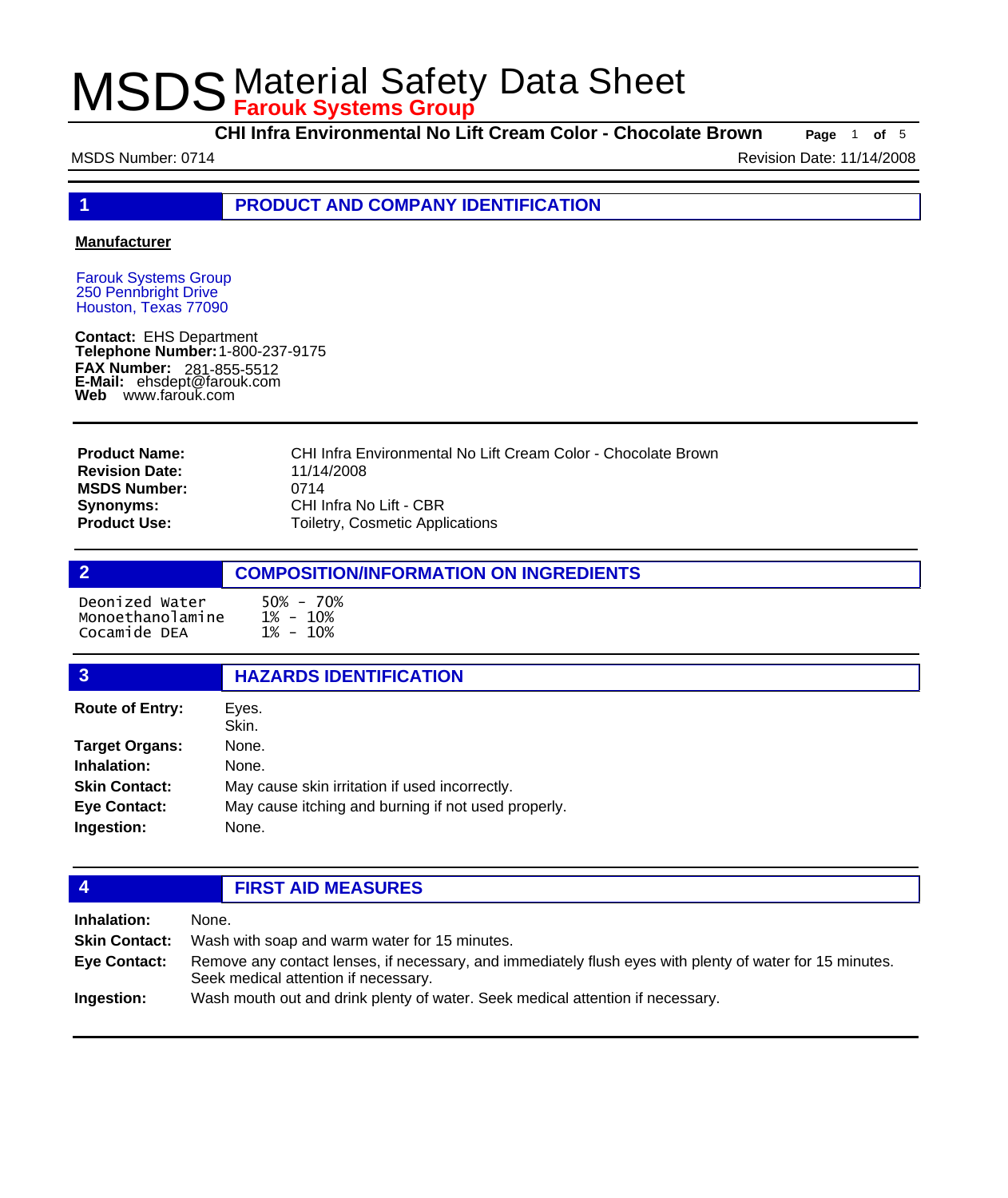**CHI Infra Environmental No Lift Cream Color - Chocolate Brown Page** <sup>2</sup> **of** <sup>5</sup>

MSDS Number: 0714 **Revision Date: 11/14/2008** Revision Date: 11/14/2008

**5 FIRE FIGHTING MEASURES**

FLASHPOINT AND METHOD: Not applicable FLAMMABLE LIQUIDS: Not available. AUTO IGNITION TEMP: None FLAMMABLE CLASS: NFPA Rating: 0 BURNING RATE OF SOLID: Not available GENERAL HAZARDS: Evacuate personnel downwind of fire to avoid inhalation of fumes and smoke. EXTINGUISHING METHODS: Chemical type foam, dry chemical, water fog. HAZARDOUS COMBUSTION PRODUCTS: None. FIRE FIGHTING PROCEDURES: This product is not flammable.However, hazardous decomposition and combustion products may be formed in a fire situation. Cool exposed containers with water spray to prevent overheating.

FIRE FIGHTING EQUIPMENT: Respiratory and eye protection are required for fire fighting personnel. Full protective equipment (Bunker Gear) and self contained breathing apparatus (SCBA) should be used for all indoor fires and significant outdoor fires. For small outdoor fires, which may be easily extinguished with a portable fire extinguisher, use of a SCBA may not be needed.

### **6 ACCIDENTAL RELEASE MEASURES**

SMALL SPILL: When a spill occurs, use absorbent material on the substance. Dispose of the material according to all local, state and federal regulations. Always use an absorbent material when cleaning up a spill.

ENVIRONMENTAL PRECAUTIONS: Avoid run-off or release into sewers, stormdrains and waterways.

GENERAL PRECAUTIONS: Remove containers away from flammable materials.

#### *HANDLING AND STORAGE* Use appropriate personal protective equipment as specified in Section 8. Handle in a manner consistent with good household/personal techniques and practices. **Handling Precautions:** Keep containers/bottles securely sealed when not in use. Store in cool/dry conditions that do not exceed room temperature. Try to store product in temperatures between 40°F to 90° F. **Storage Requirements:**

### **8 EXPOSURE CONTROLS/PERSONAL PROTECTION**

| <b>Engineering Controls:</b>      | These recommendations provide general guideance for handling this product safely. Because<br>specific use conditions may vary, safety procedures should be developed for each specific<br>application of this product. When developing procedures, always consider potential waste,<br>disposal and personal safety issues. |
|-----------------------------------|-----------------------------------------------------------------------------------------------------------------------------------------------------------------------------------------------------------------------------------------------------------------------------------------------------------------------------|
| <b>Protective Equipment:</b>      | EYES AND FACE: For reasonable foreseeable uses of this product, eye and face protection<br>is not required.<br>SKIN: For reasonable foreseeable uses of this product, skin protection is not required.<br>RESPIRATORY: For reasonable foreseeable uses of this product, respiratory protection is not<br>required.          |
| <b>Exposure Guidelines/Other:</b> | EXPOSURE GUIDELINES: Overexposure is unlikely. Since all parameters cannot be foreseen, the use of engineering controls to reduce<br>exposure may be necessary.                                                                                                                                                             |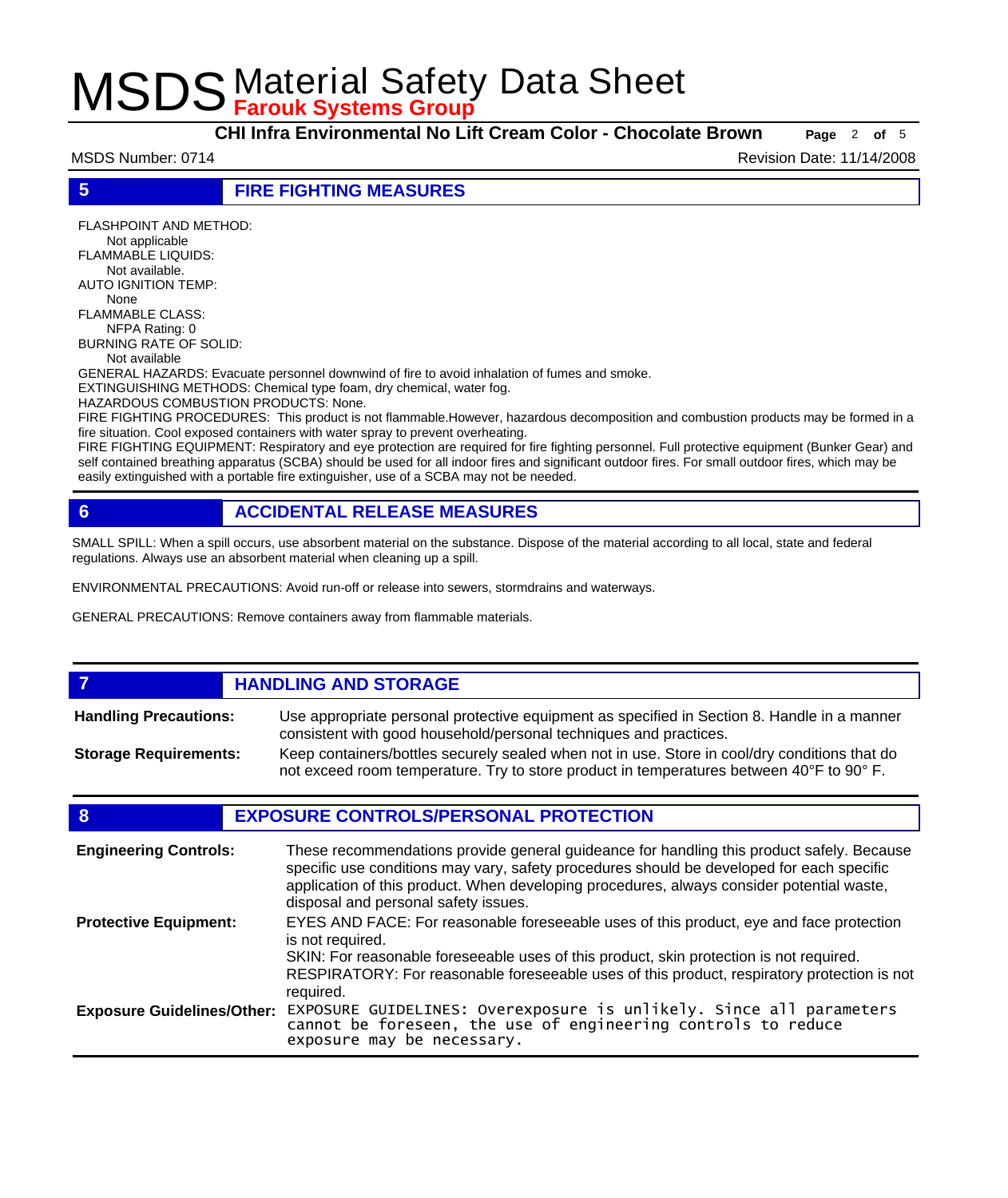**CHI Infra Environmental No Lift Cream Color - Chocolate Brown Page** <sup>3</sup> **of** <sup>5</sup>

**9 PHYSICAL AND CHEMICAL PROPERTIES Appearance:** Opaque violet-purple creme. **Physical State:** Creme **Boiling Point:** 140° F MSDS Number: 0714 **Revision Date: 11/14/2008** Revision Date: 11/14/2008

**Odor:** Pleasant Fragrance **pH:** 10.3 - 10.7 **Vapor Pressure:** N/A **Vapor Density:** N/A **Freezing/Melting Pt.:** N/A **Solubility:** Soluble **Spec Grav./Density:** 0.9

| 10                                    | <b>STABILITY AND REACTIVITY</b> |                                                                               |
|---------------------------------------|---------------------------------|-------------------------------------------------------------------------------|
| Stability:                            |                                 | <b>YES</b>                                                                    |
| <b>Conditions to avoid:</b>           |                                 | None.                                                                         |
| Materials to avoid (incompatability): |                                 | Keep away from strong acids, reducing chemicals and heavy metals.             |
|                                       |                                 | Hazardous Decomposition products: Releases oxygen which may intensufy a fire. |
| <b>Hazardous Polymerization:</b>      |                                 | Will Not Occur.                                                               |
|                                       |                                 |                                                                               |

### **11 TOXICOLOGICAL INFORMATION**

ACUTE:

DERMAL LD50: Not available. ORAL LD50: Not available. INHALATION LC50: Not available. EYE EFFECTS: This product may cause irritation to eyes if not used under normal conditions. TARGET ORGANS: NONE. SENSITIZATIONS: Not available. CARCINOGENICITY: IARC: Listed by IARC - No. NTP: Listed by NTP - No. OSHA: Listed by OSHA - No.

MUTAGENICITY: Not available. REPRODUCTIVE EFFECTS: None. TERATOGENIC EFFECTS: Not available.

### **12 ECOLOGICAL INFORMATION**

ENVIRONMENTAL DATA: Not available. ECOTOXICOLOGICAL INFO: Not available. DISTRIBUTION: Not available. CHEMICAL FATE INFO: Not available.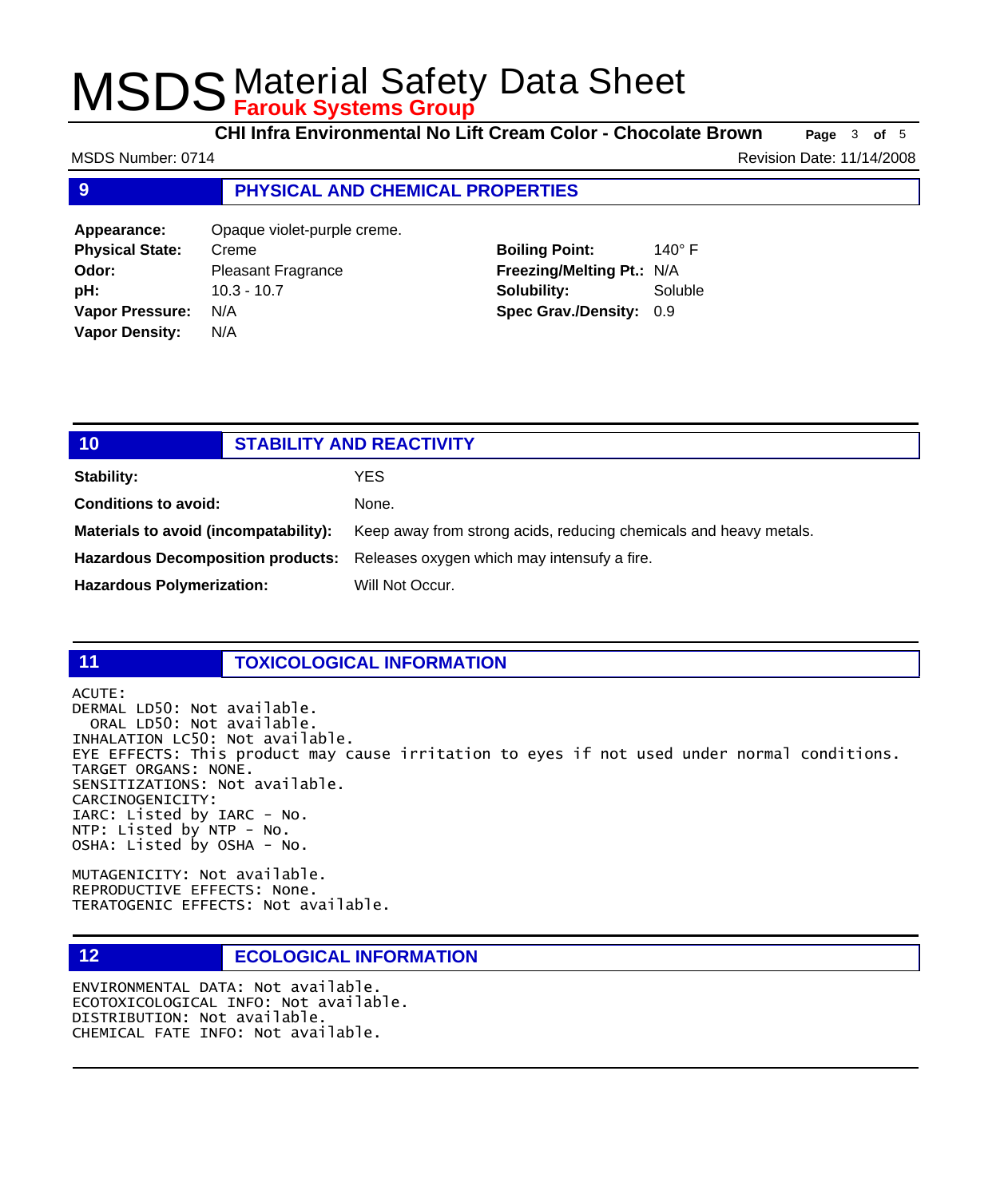**CHI Infra Environmental No Lift Cream Color - Chocolate Brown Page** <sup>4</sup> **of** <sup>5</sup>

MSDS Number: 0714 **Revision Date: 11/14/2008** Revision Date: 11/14/2008

### **13 DISPOSAL CONSIDERATIONS**

US EPA Waste Number and Descriptions:

DISPOSAL METHOD: Controlled release of diluted product into a biological wastewater treatment plant. COMPONENT WASTE NUMBER: No EPA Waste Numbers are applicable for this product's components. DISPOSAL INSTRUCTIONS: Dispose of waste material according to local, state and federal rules and regulations.

**14 TRANSPORT INFORMATION**

This product is not regulated as a hazardous material by the United States (DOT) or Canadian (TDG) transportation regulations.

DOT CLASSIFICATION: Shipping Name: CHI Infra Environmental No Lift Cream Color - Chocolate Brown (CBR) Class: None Non-regulated, non-hazardous.

IMDG CLASSIFICATION: Shipping Name: CHI Infra Environmental No Lift Cream Color - Chocolate Brown (CBR) Class: None Non-regulated, non-hazardous.

IATA CLASSIFICATION: Shipping Name: CHI Infra Environmental No Lift Cream Color - Chocolate Brown (CBR) Class: None Non-regulated, non-hazardous.

1-800-424-9300 1-703-527-3887 CHEMTREC

Outside the United States